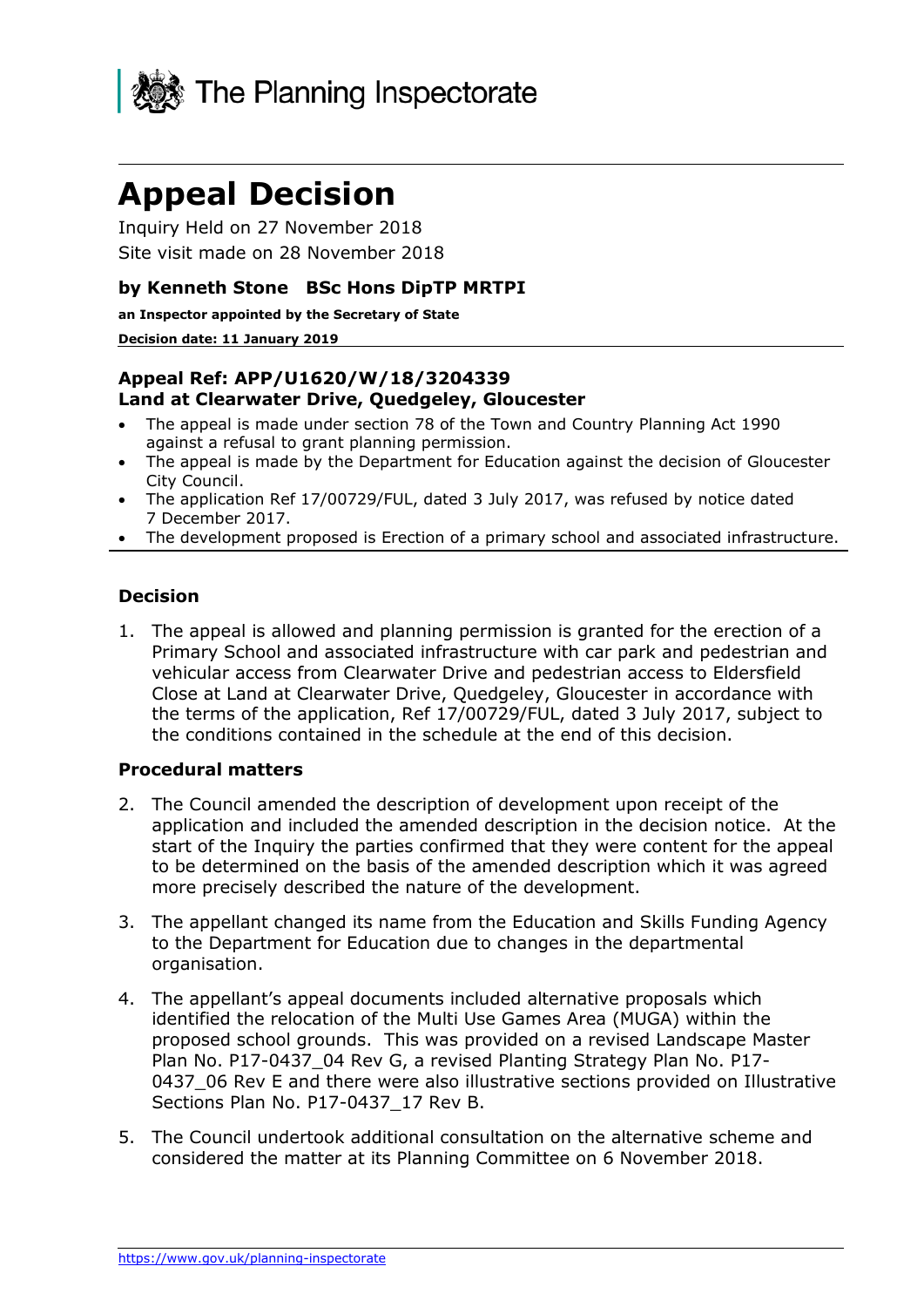- 6. I am satisfied that the proposed alteration to the scheme, does not change the description of development or its scale nor does it amend the red line boundary. In effect the alternative scheme makes only a minor adjustment to the overall scheme. The Council have undertaken additional consultation and responses have been provided. The Council have had the opportunity to consider the alternative scheme. I am satisfied that there would be no material prejudice to parties who have and would have wished to comment on the proposals as the alternative plan was available as part of the appeal papers and therefore available for parties to view and comment on. I am satisfied that my consideration of the alternative scheme would be consistent with the 'Wheatcroft' principles.
- 7. I confirmed this to the parties at the start of the Inquiry and on this basis it was agreed that the alternative proposals, with the amended MUGA location, would form the basis of the scheme plans and that I would consider the proposed development as described in the alternative layout.
- 8. I have considered the appeal on the basis of the amended description of development and on the basis of the plans identifying the alternative location of the MUGA.
- 9. I was provided with a completed signed and dated Unilateral Undertaking (UU) at the opening of the Inquiry. The UU secures the transfer of an area of open land adjacent to the appeal site to the City Council and provides for a commuted sum for its future maintenance. I return to the UU later in my reasoning below.
- 10. The Council originally refused planning permission for five reasons. These were related to the loss of open space, noise impact from the use of the sports fields, impacts from lighting, drainage issues and noise from comings and goings. Three Statements of Common Ground were agreed between the Council and the appellant addressing planning matters, highway matters and Noise. A joint statement was also received from the parties. The outcome was that it was agreed that reasons for refusal 3, related to lighting , and 4, related to drainage, could be addressed by suitably worded conditions and reason for refusal 5, disturbance from comings and goings, was not to be pursued as there was no evidence to support it. In respect of reason for refusal 1, open space, this was agreed to be addressed by the submission of the completed UU. Finally it was agreed that reason for refusal 2 was addressed by the relocation of the MUGA, which was included on the plans on which the appeal was now to proceed. The Council therefore confirmed that it no longer sought to provide evidence in support of its original reasons for refusal.

# **Main Issues**

- 11. There were a significant number of representations received at the original application stage and in response to consultation on the appeal and there were a number of third parties who attended and spoke at the Inquiry.
- 12. A number of the matters they raised related to the original reasons for refusal and I address these in the context of my main issues. There were a number of additional and consequential issues which touched on the basis of the decision and I turn to these in the 'other matters' section below.
- 13. On the basis of the above the main issues are: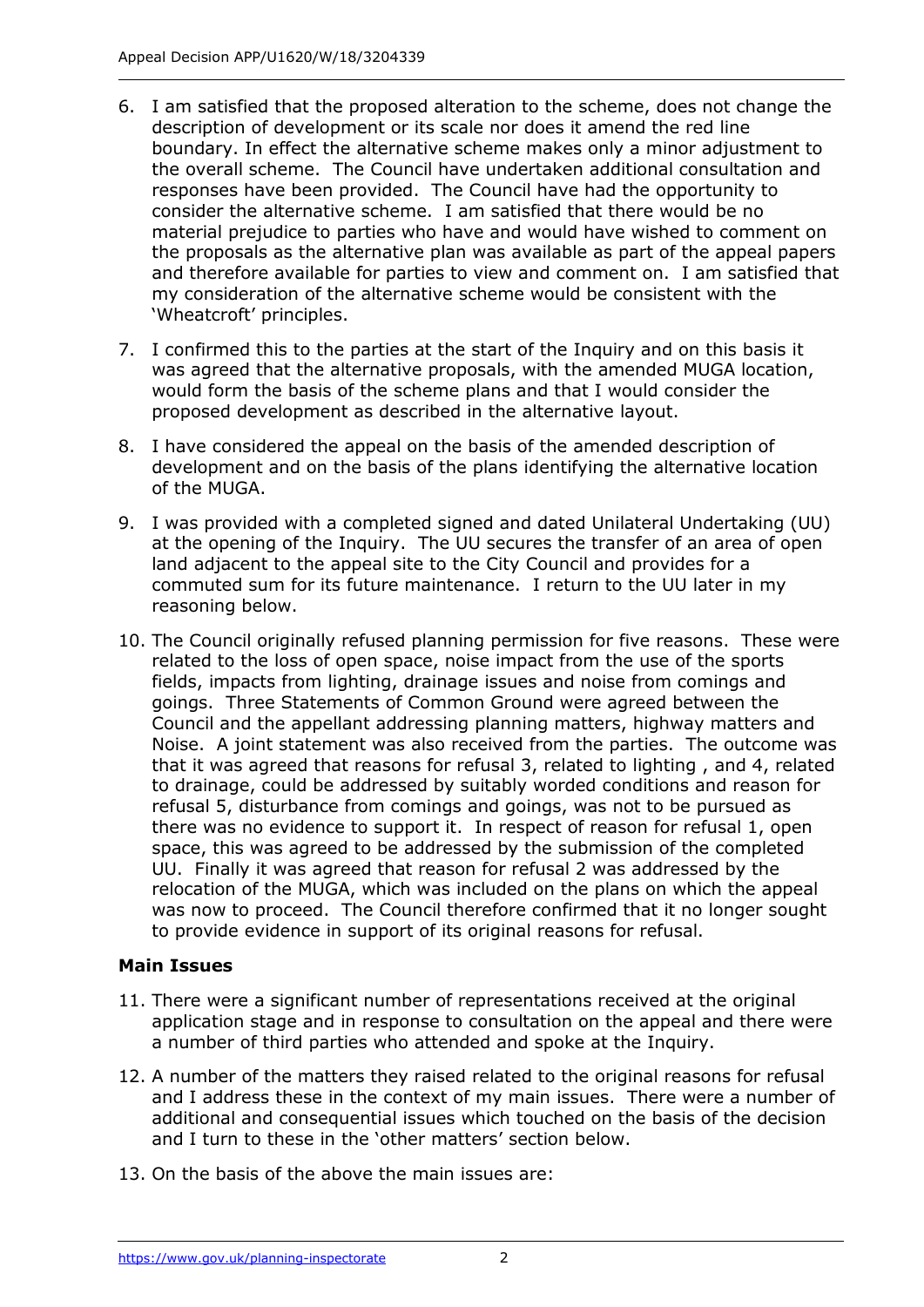- The effect of the proposed development on open space provision in the surrounding area; and
- The effect of the proposed development on the living conditions of the occupants of properties in the surrounding area, with particular reference to potential for noise and disturbance.

### **Reasons**

- 14. The development plan for the area comprises the saved policies of the City of Gloucester Local Plan 1983 and the policies of The Gloucester, Cheltenham and Tewksbury Joint Core Strategy 2011 -2031 (JCS).
- 15. The JCS was adopted on 11 December 2017 shortly after the decision notice in respect of the application the subject of this appeal was issued, 7 December 2017. The policies cited in the reason for refusal in the JCS are therefore now part of the development plan and have the full statutory weight of a recently adopted plan.
- 16. The saved policies of the Gloucester Local Plan 1983 are of a significant age and the plan does not include the area of Quedgeley, which was at that time under the jurisdiction of Stroud District Council until 1991. The parties have agreed in the Planning Statement of Common Ground that it is out of date for the purposes of this appeal and that its policies are not material in the determination of this appeal.
- 17. The Council propose to supplement the JCS with a second tier Gloucester City Local Plan to deal with the detailed policies relating to the City. A draft of The Gloucester City Local Plan 2016-2031 was published for public consultation in January 2017. Within this plan the site is subject to a site specific allocation (Policy SA14) for various options: a 2 Form Entry 2FE entry free-school; or 15- 30 dwellings plus enhanced public open space; large children's play area. It is an emerging plan but there are areas which are included where it would appear there are outstanding objections including the proposed identification of this site for a 2FE primary school. The policies, whilst material, therefore carry limited weight.
- 18. The Council published and approved the Second Stage Deposit City of Gloucester Local Plan (2002) (GLP) for development control purposes. As it is not an adopted development plan it has not been superseded by the adoption of the JCS. The Council have however reviewed the policies in the document in the light of the JCS and the National Planning Policy Framework (the Framework) and have identified relevant policies that are considered to be a material consideration in the decision making process, including policies which have a partial relevance. The appeal site is addressed in policies CS9 and OS.7. Policy CS9 identifies the site as being reserved for a new primary school and Policy OS.7 identifies the site is allocated for public open space. The supporting text to these policies indicates that the site may be available for public open space if the need for a primary school allocation does not arise. The policies of the GLP are not part of the development plan, but they may be material considerations in the determination of this appeal depending on their relevance. The policies are of some age and have not been saved, as they are not part of the development plan, and will be overtaken by the adoption of the City Local Plan I therefore afford them, or any conflict with them if found, to be of limited weight.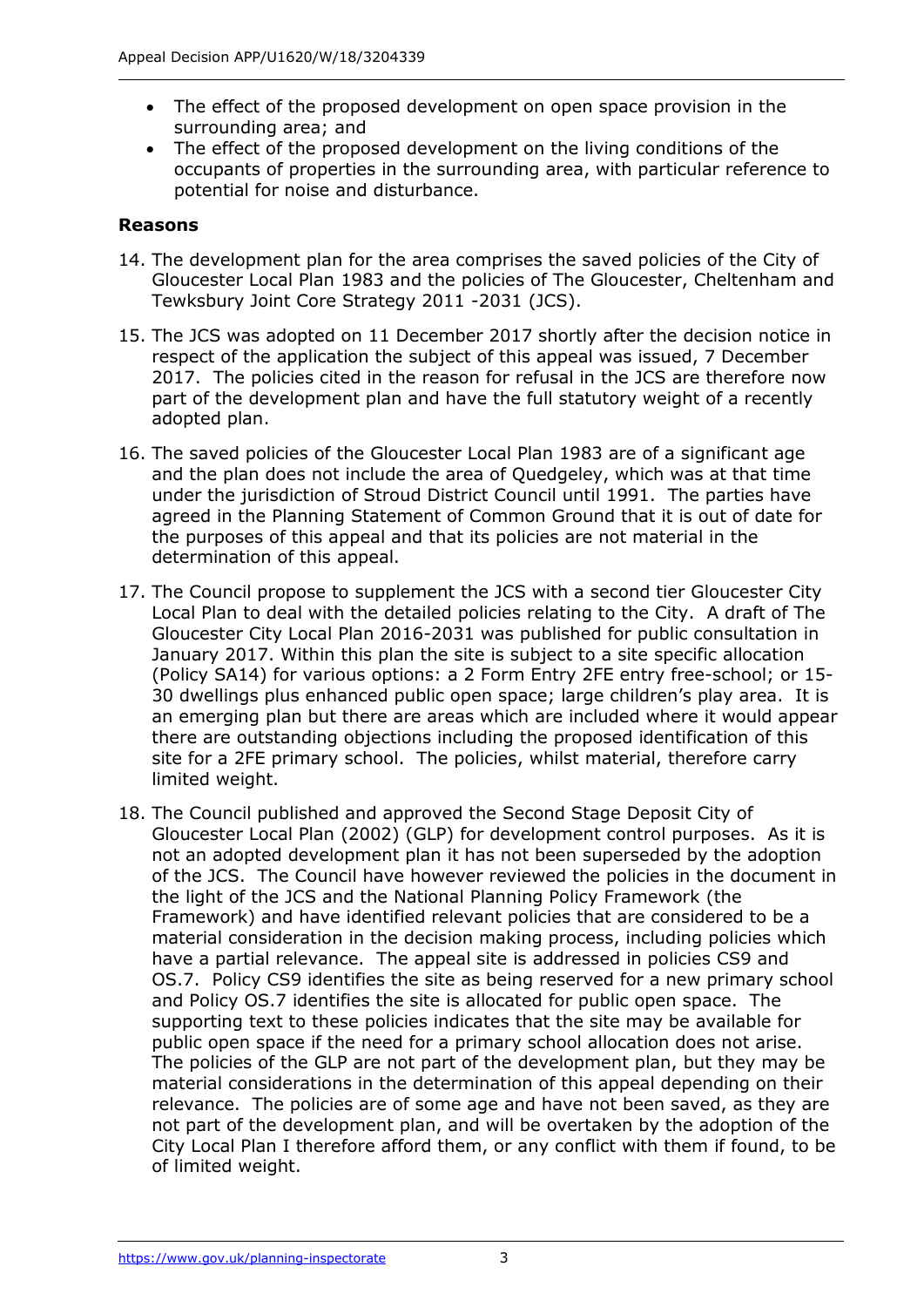#### *Open Space*

- 19. The appeal site forms part of a large area of open undeveloped land. Whilst its general topography falls gently from east to west the surface is undulating and uneven. The appeal site itself mostly comprises rough grass interspersed with areas of scrub and tree clumps. To the west the area of the retained County Council land has a greater degree of vegetative cover of primarily bramble, scrub and tree cover. To the north is the Gloucester and Sharpness Canal while the southern boundary fronts onto Clearwater Drive. The remainder of the area is surrounded by residential development of small culs-de sac.
- 20. The appeal site forms part of the wider area of present open land. The land is not formally designated as public open space, nor is it identified in the development plan as such, albeit there is a permissive right for access to the land. It is evident that the land is used for informal recreation for walking, dog walking, etc. and as an access through to the canal path and canal park.
- 21. Given the nature of the surface and condition of the space it is not evident that it is used or would be suitable for formal or even informal sporting activity.
- 22. The Council's 'Open Space Strategy 2014 -2019' identifies and sets a quantity standard for open space provision across the City of 2.8 Ha per 1000 population. It also identifies that there are six city wards where there is a significant shortfall in terms of that adopted standard. One of those six is Quedgeley Severn vale, within which the appeal site is located and which has a provision of 1.08 ha per 1000 population. This figure was referenced on a number of occasions by local residents concerned with the loss of the open space. However, the Open Space Strategy is more nuanced and identifies subdivisions of the space standard such that 1.6 ha/1000 population should be formal sports/playing pitches, 0.8 ha/1000 population should be designated equipped playing space (0.25 ha formal equipped and 0.55 hainformal) and 0.4 ha/1000 population informal recreation.
- 23. Quedgeley Severn Vale ward has some 7.71 ha of open space. By far the majority of this space is informal recreation space and the Strategy confirms there are no formal sports pitches provided and there are only two small play areas in the ward. The majority of the existing open space is categorised as informal green space, countryside and natural space or amenity green space. It is the sports pitches and formal play areas where the shortfall exists. The loss of this space would not result in the loss of any of those last space types. Moreover, even within the areas of space that are counted in the 7.71ha in the ward, the appeal site is not included and therefore would not result in a reduction in the quantity of space identified in the overall figure.
- 24. The proposed school includes playing pitches and it is suggested that community access to those facilities could be provided. This could be secured by the use of an appropriately worded condition. In this regard the school development could assist in reducing the shortfall of formal playing pitches in the area for which there is an identified shortfall. This of course would be a matter that would need to be balanced against the impact on living conditions of surrounding residents but that could be addressed in the consideration of any proposals under the terms of the condition. I give this particular matter some positive benefit but this is limited due to the need to balance with the effect on living conditions which may limit the overall times that the pitches may be available.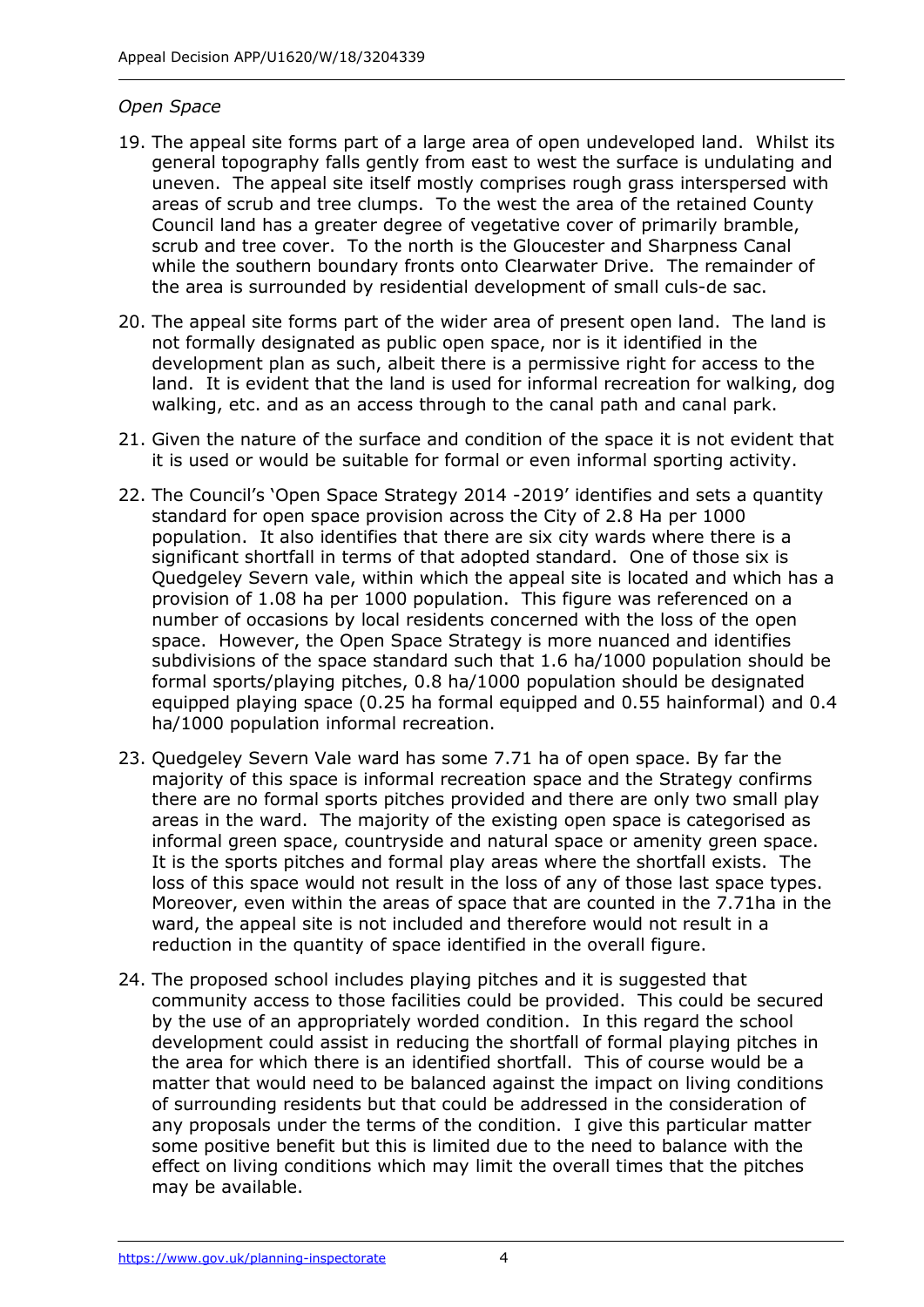- 25. The appellant has provided a UU which makes provision for a proportion of the residual area of land which is part of the existing open space but that is outwith the appeal site is to be offered to be transferred to the City Council. This would allow the Council to control the space to provide access through to the Canal park and Canal walk and adopt the space as public open space and therefore add to the amount of space within the ward. The UU also makes provision for the provision of a commuted sum to address the maintenance of the area of open space. The layout and landscaping of the area would further be addressed by the imposition of a suitably worded planning condition. Depending on the agreed layout and nature of the space this could provide opportunities for the City Council and Town Council to explore the nature of the open space provision and further address some of the areas of identified shortfall as indicated in the Open Space Strategy.
- 26. The provision of the open space and maintenance contribution will assist in the land providing linkages to the green infrastructure network and will maintain the contribution of that space to health and environmental quality in that respect the proposal would not conflict with Policies SD4, SD14 or INF3 of the JCS and would not conflict with the advice in the Framework. The overall formal level of provision in the ward could also be increased. The Council, in the Joint Statement are satisfied that this would appropriately mitigate the loss of the wider site to educational purposes.
- 27. On the basis of the above I conclude that the proposed development would not result in a reduction of public open space, which would be increased, and the secured mitigation would positively contribute to the identified shortfall in the ward.

# *Noise and disturbance*

- 28. At the start of the Inquiry I accepted the revised alternative layout which identified that the MUGA was moved from the eastern boundary of the site into the centre of the site. The sports pitch remained where it was originally identified and an acoustic fence was proposed on the boundary adjacent to that sports pitch. It was agreed that the appeal would be considered on the basis of this revised arrangement and therefore I have not considered further the original layout.
- 29. The relocation of the MUGA away from the sensitive eastern boundary into the centre of the site would reduce the effect of the use of this area on the occupants of the closest residential properties.
- 30. There remains a degree of dispute between the parties in respect of methodology but for the purposes of the Inquiry this does not require to be resolved as the Council accept on the basis of its methodology that there would be no significant adverse effect on the occupiers of neighbouring properties.
- 31. Both parties accept that a noise level of 50 dB  $L_{\text{Aecilhr}}$  represents the Lowest Observed Adverse Effect Level. The Noise Policy Statement for England aims to ensure the significant adverse impacts on health and quality of life are avoided and that adverse impacts are mitigated and minimised. This means that in effect where a noise is between the Lowest Observed Adverse Effect Level (LOAEL) and the Significant Observed Adverse Effect Level (SOAEL) proposals should be minimised and mitigated.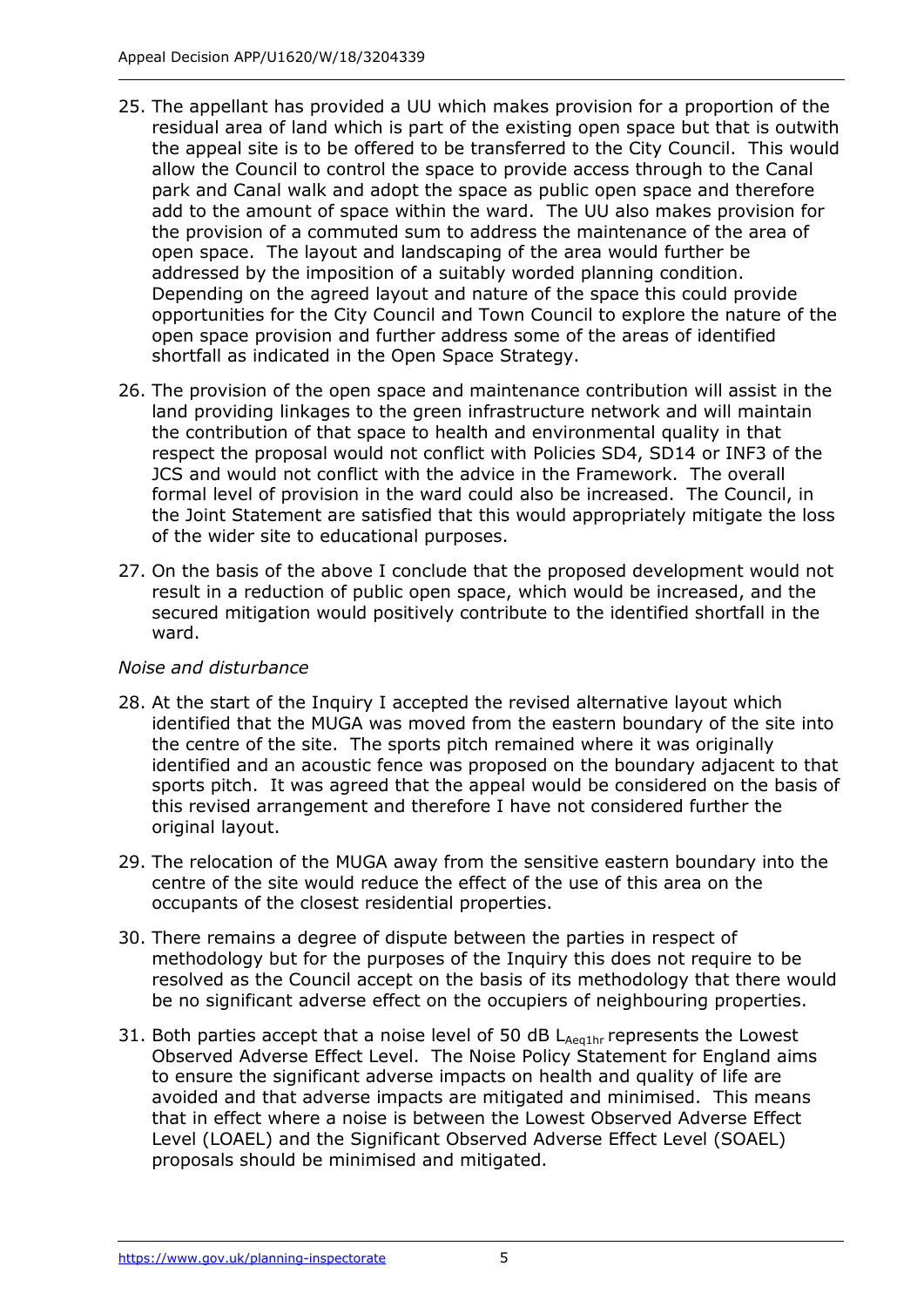- 32. Even taking the Council's calculations into account which give higher figures due to differences in the height and length of the acoustic fence the resultant noise effect would be around 54 dB LAeq1hr at the closest boundary and 51 dB  $L_{\text{Aeathr}}$  beyond the acoustic fence at the closest residential properties. Whilst this would marginally be above the agreed LOAEL it would be below the SOAEL. It is further noted that a 4db increase in noise is a 'slight impact'.
- 33. It was suggested by third parties that the World Health Organisation's latest Standard of 40 db  $L_{Ae\alpha T}$  for community noise was appropriate whereas the parties were working to the 50dB figure. However, it is noted that the baseline figure for the area was in the region of  $47dB$   $L_{Aeq}$  and therefore this would be unachievable.
- 34. Concerns were expressed about the potential effect on activities within properties with one resident identifying specific needs for their internal environment due to business activities. However the effect of the planning system is to operate in the public interest and not to protect individual rights. The nature of the evidence demonstrates that the proposal would not result in a significant adverse effect and that any noise affect above the LOAEL would be adequately mitigated. There would therefore be no significant material adverse effect on noise and disturbance to residents from activity on and use of the proposed playing pitches.
- 35. Within the noise statement of common ground the expert witnesses agree that, albeit there was disagreement on the methodology, the noise from activity in the car park would be below the LOAEL and would therefore be unlikely to have a significant effect on nearby receptors.
- 36. Given the above I conclude that there would be no material adverse effect on the living conditions of the occupants of properties in the surrounding area, with particular reference to noise and disturbance. Consequently the proposal would not conflict with Policies SD4 and SD14 of the JCS which seek to ensure future developments do not result in adverse effects on health and environmental quality through appropriate design and would be consistent with the advice in the Framework.

# **Other matters**

# *Need*

- 37. The Planning Statement of Common Ground (PSOCG) confirms that there is a need for the school of the size of the school proposed. The PSOCG further confirms that without the school there would be an unmet need in the City for school places. By 2021 the forecast need above the existing capacity without this school would be substantially exceeded in all year groups across the primary sector. The County Council has confirmed that it need to work to a Planned Admission Number in excess of 510 which would equate to an additional 2FE school; just to meet demand and provide flexibility in the system.
- 38. There was no substantive evidence submitted to challenge this position. There was however concern expressed as to whether the need arose from within this ward or catchment for the school and whether a new school would be better placed in the adjoining Kingsway area. The suggestion being that Kingsway and Quedgeley are distinct communities separated by the A38.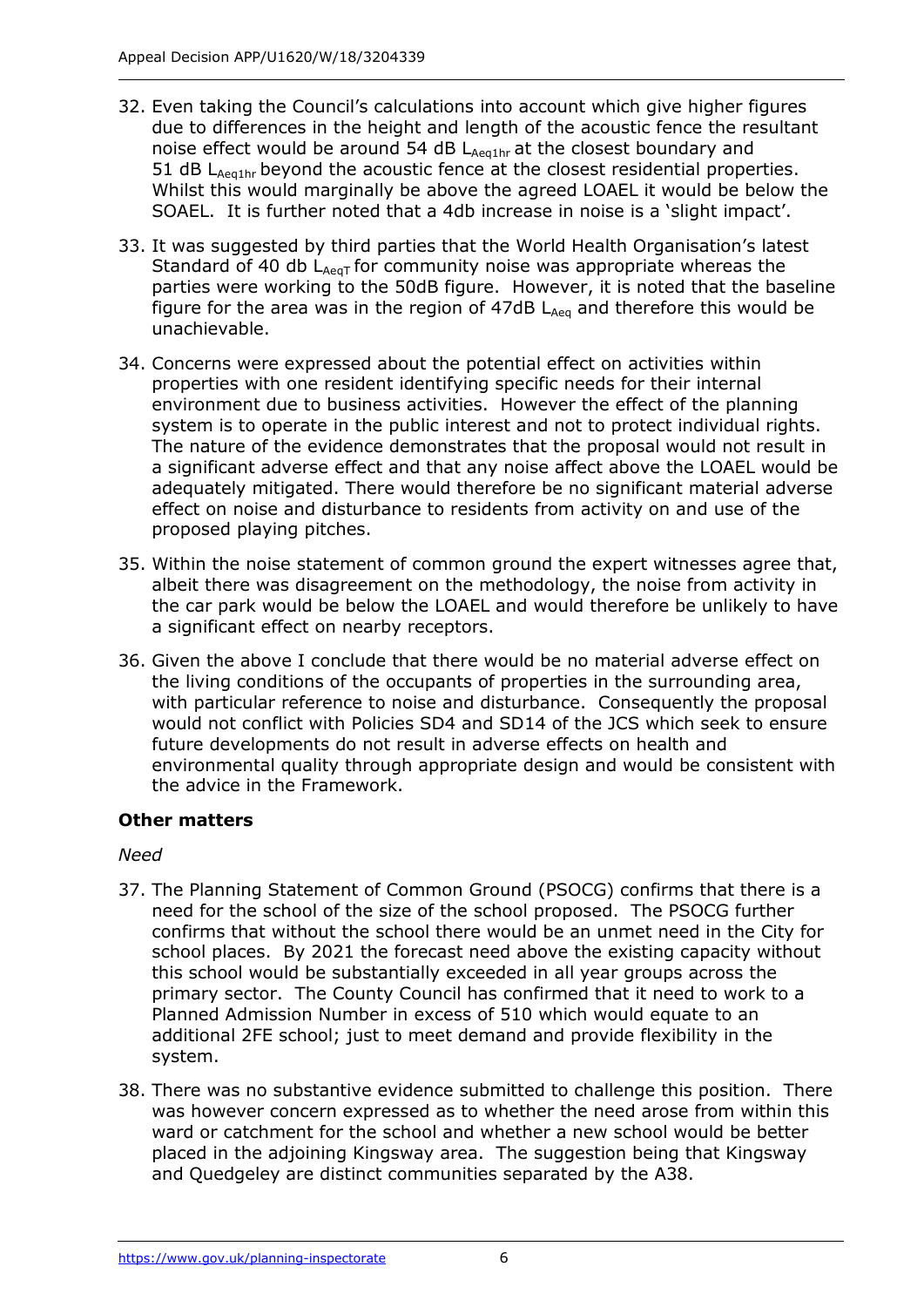- 39. The County Council have confirmed that there are no formal catchment areas for schools and many of the children cross the area to attend schools. At present it is evident that children already cross the A38 to attend school in either direction. This is to some extent resultant from the lack of adequate space and provision already within the system.
- 40. Ms Medland, Head of Commissioning for Learning at the County Council, confirmed that there was likely to be some adjustment to general catchment areas for schools as a new school was introduced to the system. Whilst therefore the existing roll for the Clearwater school did not demonstrate a high proportion of children from close to the appeal site this was a function of the lack of availability at other schools and those children having a school place identified which was not a first choice. The school roll would be increased incrementally and following the new school site's establishment it would be likely that it would draw pupils from the local community which would free up places at other schools in Kingsway and there would be a general re-balancing of the school catchments; this was normal upon the opening of a new school.
- 41. I was provided with no substantive evidence to suggest that this evidence could not be relied upon. I accept that the distance to Clearwater from Kingsway and the limited crossing points across the A38 might mean that the travel distance for those children from Kingsway would likely discourage other means of transport than the private car. However, given the clear need for additional school places in the City and in the wider area the existing school attendance pattern would not be likely to persist in the longer term and there would be likely to be a re-balancing of the catchment areas and draw for the school.
- 42. The meeting of need for school places is a significant and positive benefit of the scheme.

# *Highways*

- 43. The school would be provided with a new car park for 54 cars and which would accommodate a circulatory access route and drop off points adjacent to the school building. The numbers of children attending the school would be increased on a year by year basis over a seven year period before reaching its full capacity. This would allow for the introduction and implementation of a robust school travel plan and car park management which can be secured by appropriately worded conditions. The Transport Assessment is considered to be robust and confirms that the size of the car park is adequate to meet the needs of the likely parking accumulations over the school day.
- 44. As with all schools, the short term effects of arrivals and departures at the start and end of the day is the time when most potential conflicts arise. The school propose to implement a managed drop off arrangement within the parking area and this will assist in mitigating the potential effect of cars parking on the adjoining highway. The implementation of a school travel plan and the rebalancing of the catchment area as the school settles into the community will provide further opportunities to influence the mode of transport and thereby the potential effects of those arrival and departure effects.
- 45. The Highways Statement of Common Ground confirms that the Transport Assessment's analysis of the Highway impacts of the development is robust and there has been no objections to the scheme from the Highway Authority. The access provides a suitable access arrangement with adequate visibility.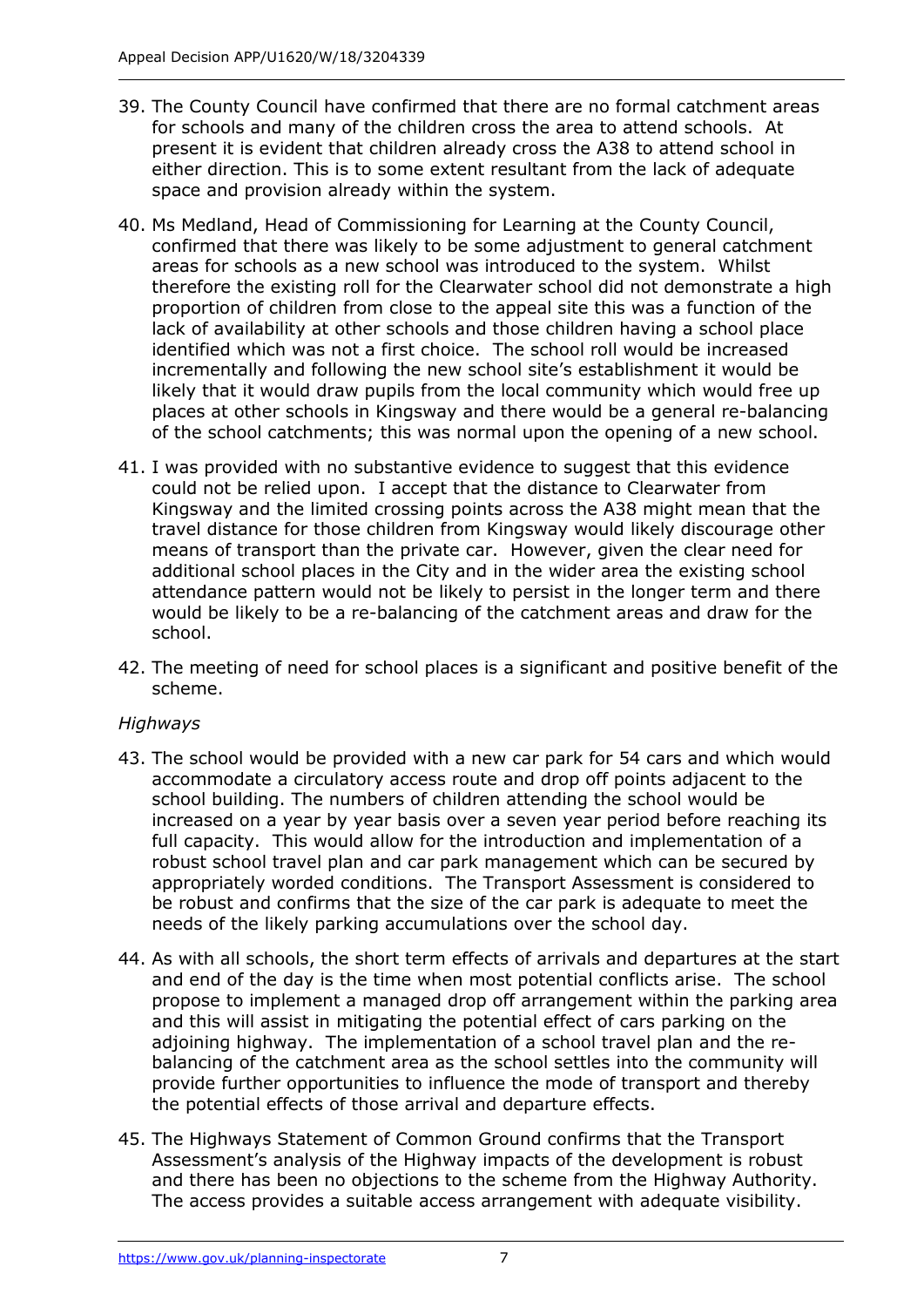The circulation within the school car park is adequate to allow for the nature of service vehicles that will attend the school and there are no perceived effects on the wider highway network. There are no adverse effects identified on close by junctions and the likely anticipated traffic is capable of being accommodated on the local road network. There has been no robust evidence to demonstrate that the conclusions of the Transport Assessment are not robust and indeed the Highway Authority has itself undertaken a robust assessment and testing of the Transport Assessment.

46. On the basis of the information before me I conclude that there would be no material adverse effect on highway safety or convenience of highway users as a result of the proposed development.

# *Ecology*

- 47. The wider open area of which the site forms a part is identified as a Key Wildlife Site, a local designation in the JCS. Policy SD9 in the JCS indicates development in such areas will not be permitted where it would have an adverse impact on the registered interest features or criteria for which the site was listed, and harm cannot be avoided or mitigated.
- 48. The appellant has submitted a protected species survey report and an ecological mitigation and enhancement plan in support of the application. From the information available it is evident that the site's ecological features include habitats which support bats, reptiles, amphibians, birds and hedgehogs. Specifically there are records of frog, toad and smooth newt as well as slow worm. The site also acts as a bat foraging area.
- 49. The proposed mitigation strategy seeks to fence off the site with reptile proof fencing and relocate the reptiles within the site outside the development area through trapping, re-location and preventing access to the site. In terms of slow worms again translocation is proposed. The bat mitigation primarily relates to lighting measures to reduce the effect on the darker areas of the site and this can be addressed by a condition on any future lighting. A phased approach to site clearance is also proposed. Compensation is provided for in the form of a landscape buffer around the site, and a habitat area and nature trail within the site along with a forest school area. These areas will include a number of wildlife homes.
- 50. The Council's Ecological advisor concludes that the mitigation plan is acceptable subject to an area of suitable habitat for amphibians and reptiles. This is available now and is secured and agreed for the future. The creation of a pond would enhance the habitat for amphibians. The mitigation and enhancement matters can reasonably be secured through the imposition of suitable landscape and ecological mitigation conditions. Lighting during construction and operation of the school post construction can also be suitably addressed through appropriate conditions. On the basis of the above I am satisfied that the proposal would not result in material harm to protected species or the general ecology of the area and consequently it would be in accordance with the development plan and the advice in the Framework.

# **Planning Obligation**

51. A UU under the terms of Section 106 of the Town and Country Planning Act 1990 as amended has been provided. The provisions of the UU secure the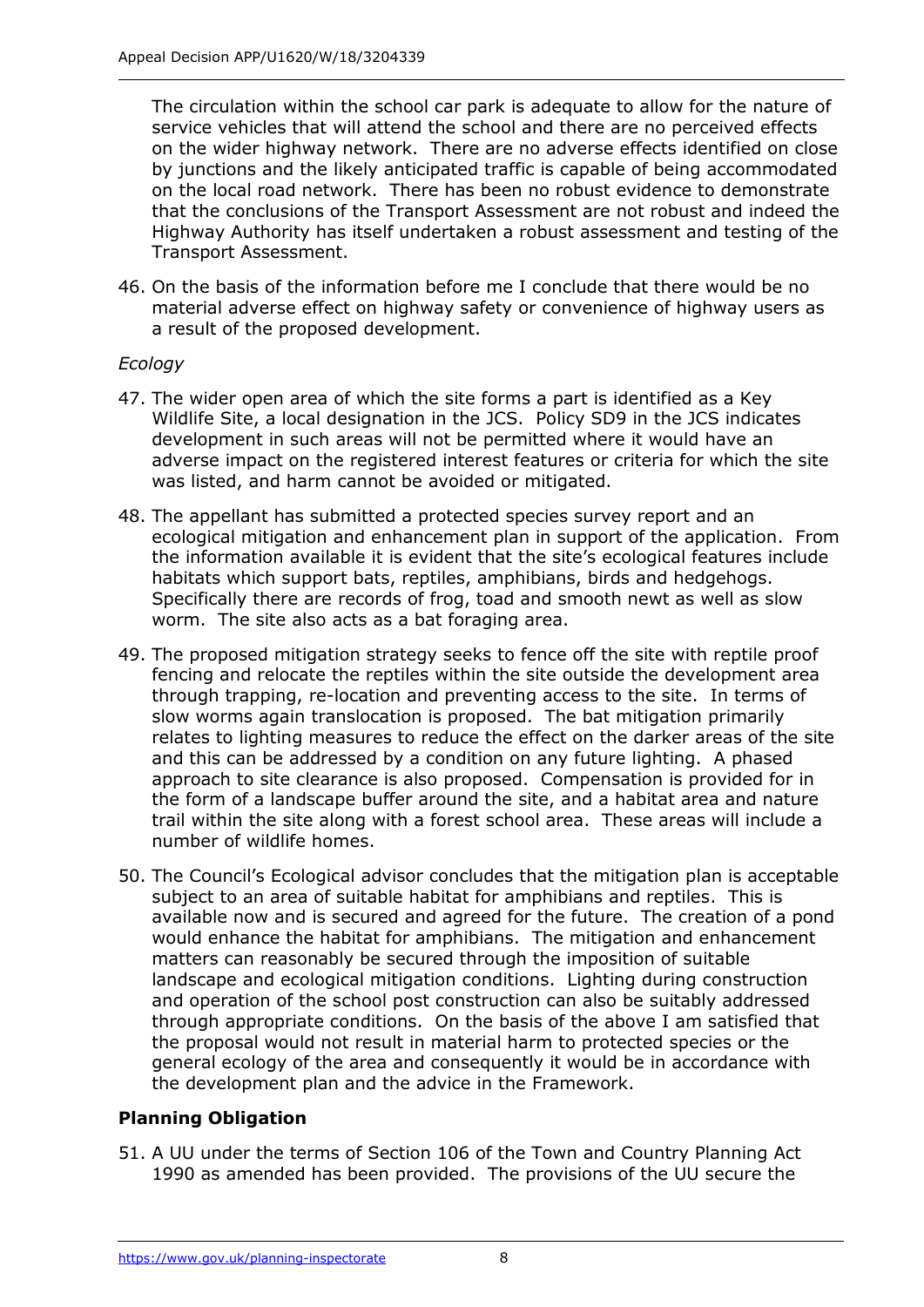offer of the land owned by the County Council to the City Council and a financial contribution for its future maintenance.

- 52. I have confirmed above that this is required to mitigate for the loss of the contribution the wider area of open space makes to the local community and open space provision in the locality.
- 53. I am satisfied that the matters secured under the UU are necessary, related to the development and fairly and reasonably related in scale and kind to the development. The matters therefore meet the tests in the CIL Regulations and National Planning Policy Framework. These are site specific measures and the council confirmed that there was no issue with regard to the pooling of contributions in respect of the land.

# **Benefits of the Scheme**

54. The principal benefit of the scheme that is put forward by the appellant is the provision of additional school places in an area where there is a significant need for additional places. Paragraph 94 of the Framework advises that it is important that a sufficient choice of school places is available to meet the needs of existing and new communities. It advises that decision makers should give great weight to the need to create schools through decisions on applications. This is therefore a significant benefit which I give great weight.

# **Conditions**

- 55. A draft list of suggested conditions was provided and discussed at the Inquiry. I have considered the conditions in the context of the advice in the Planning Practice Guidance and the model conditions set out in the annex (which remains extant) to the otherwise now cancelled Circular 11/95, the Use of Conditions in Planning Permissions.
- 56. Condition 2 is an approved plans condition and is necessary to confirm the primacy of the alternative location of the multi use games area in the approved plans. Details of materials, condition 3, are required in the interest of the appearance of the development and the area.
- 57. A landscaping scheme is required to ensure the development is in keeping with the character of the area, to address ecological matters and to include the required acoustic fence, condition 4. Ecological management is secured through condition 5. Construction management and ecological management during construction are safeguarded by the imposition of conditions 6 and 7. Condition 8 ensures appropriate tree and hedgerow protection is provided at an appropriate time.
- 58. Condition 9 addresses the potential for site contamination given the historical fill associated with the site.
- 59. Conditions 10, 11, 12, 13, 14, 15, 16, 17 and 18 secure appropriate details of the parking and access arrangements of the site and their future management and are necessary to ensure the development's impact on the highway network and surrounding residents is acceptable.
- 60. Condition 19 requires details of lighting to protect bat foraging areas and ensure lighting is not intrusive for the occupants of the surrounding properties.
- 61. Condition 20 requires details of the surface water drainage for the site as such details have not been provided.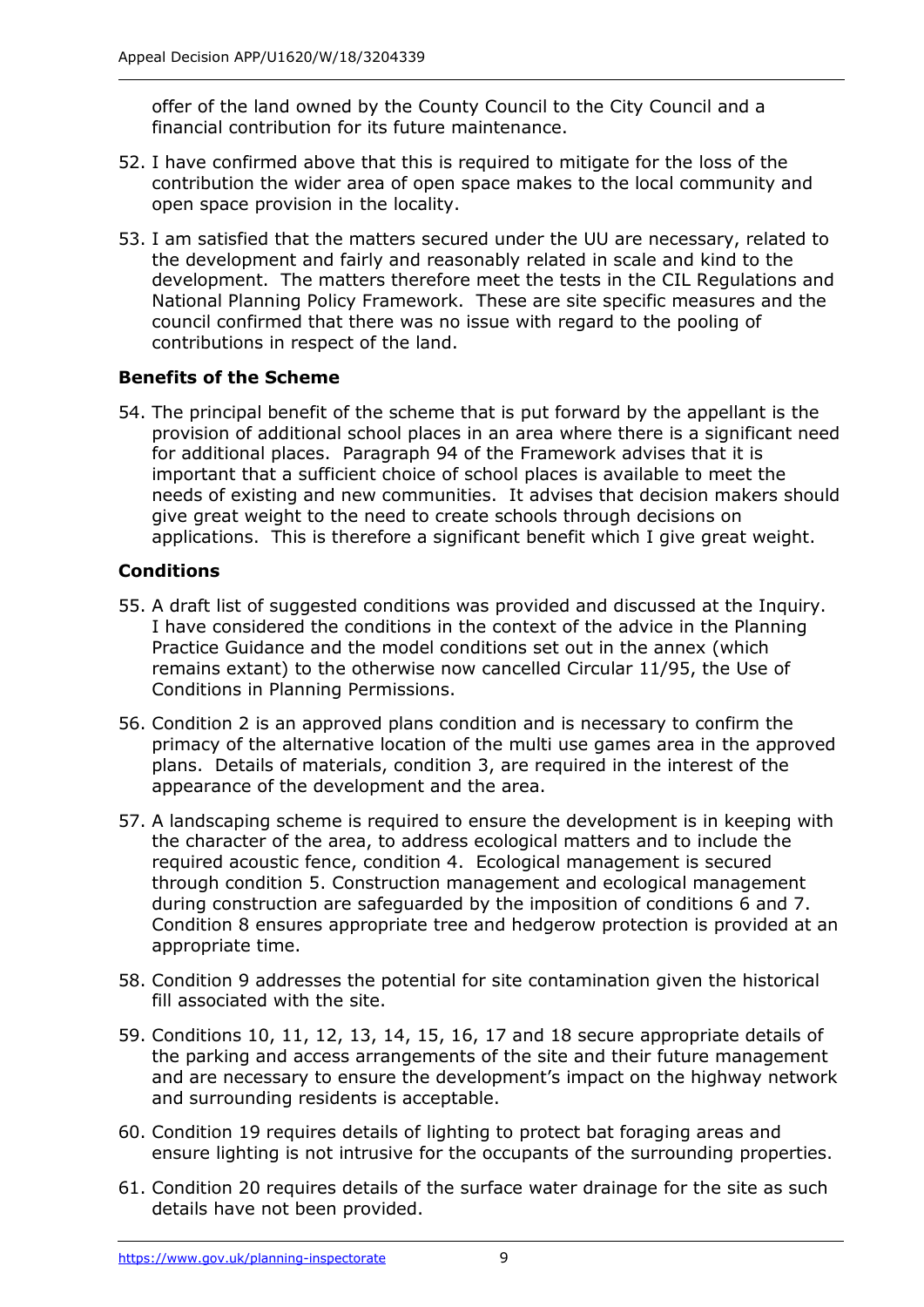- 62. Condition 21 requires the submission and approval of a community use agreement for wider use of the school facilities and is required in the interests of the living conditions of the occupants of surrounding properties.
- 63. Conditions 6, 7, 8, 9 and 20 are 'pre-commencement' conditions and require certain actions before the commencement of development. In all cases the matters they address are of an importance or effect and need to be resolved before construction begins. The appellant has provided written confirmation of its agreement to those conditions which it concludes are reasonable.

# **Overall conclusion and planning balance**

- 64. Planning law requires that applications for planning permission be determined in accordance with the development plan unless material considerations indicate otherwise. I have concluded that the proposed development would not result in the loss of identified open space and that there would be no material adverse effect on the living conditions of occupiers of surrounding properties. I am further satisfied that the proposed development would not result in material harm to highway safety, and in the case of ecology where there is adverse effects these can be adequately mitigated or compensated.
- 65. On this basis I am satisfied that the proposal would not conflict with development plan policies and indeed would be in accord with the development plan as a whole. The evidence demonstrates that there is a significant need for additional school places in the City and in this area and I give this need great weight in accordance with the advice in the Framework.
- 66. Whilst the proposal will result in an area of open land being developed and the area will therefore undergo change I am satisfied that the nature of the development is entirely appropriate to a residential area and to serve the needs of the local community. The site has on a number of occasions been identified for development including for a primary school albeit these are not within the statutory development plan and are of only limited weight. These nevertheless add to the overall positive weight that lends support for the proposal.
- 67. I accept that, as when any change occurs, there will be changes in the activity and appearance of the area. However, I am satisfied that these can be adequately managed and suitably controlled through the use of conditions and details secured through the imposition of conditions. There are therefore no material considerations that would indicate I should not determine the appeal in accordance with the development plan.

68. For the reasons given above I conclude that the appeal should be allowed.

*Kenneth Stone*

INSPECTOR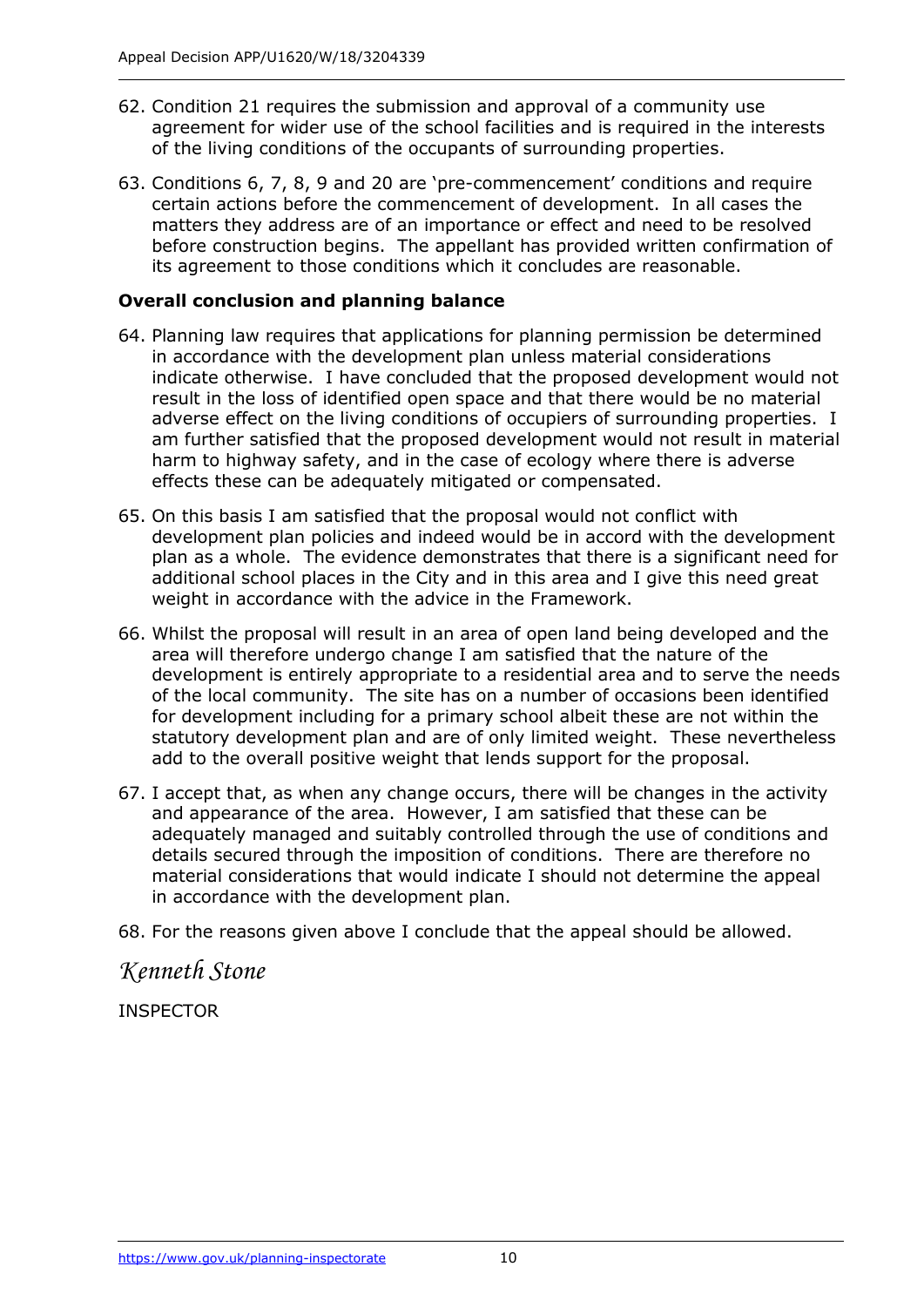#### **APPEARANCES**

#### FOR THE LOCAL PLANNING AUTHORITY:

Gary Grant Counsel Instructed by Tessa Yates, Solicitor for Gloucester City Council

#### FOR THE APPELLANT:

David Forsdick QC **Instructed by Trowers & Hamlins LLP** He called

> James Duffy BSc (Hons), MSc, MCIHT Andrew Rickard MEng MIOA Dip TP MRTPI Katherine Moss Clare Medland Jubb Consulting Engineers

Mach Acoustics

Liz Fitzgerald BA (Hons), Baker Parry Town Planning Ltd

Head Teacher, Clearwater School Lead Officer for Commissioning, Gloucestershire County Council

#### INTERESTED PERSONS:

| Liam Harries             | Local Resident                                  |
|--------------------------|-------------------------------------------------|
| Ronald Hughes            | Local Resident                                  |
| Angela Blake             | Local Resident                                  |
| Anna Mozol               | Local Resident                                  |
| Graham Dunn              | Local Resident                                  |
| Harry Sykes              | Local Resident                                  |
| Tim Houlihan             | Local Resident                                  |
| <b>Beverley Aldridge</b> | Quedgeley Town Council - Deputy Clerk           |
| Mark Hawthorne           | Gloucestershire County Councillor for Quedgeley |
| Julie Britton            | Local Resident                                  |

#### DOCUMENTS

| ID1             | Plan of Route for Site visit with view points                 |
|-----------------|---------------------------------------------------------------|
|                 | (A second plan Showing the location of the underpass and A38  |
|                 | was also provided on site)                                    |
| ID <sub>2</sub> | Signed Planning Statement of Common Ground was put into the   |
|                 | Inquiry, duplicate of that previously sent to Inspector.      |
| ID3             | Signed Noise Statement of Common Ground was put into the      |
|                 | Inquiry, duplicate of that previously sent to the Inspector.  |
| ID4             | Updated CIL compliance statement submitted by the Council     |
| ID5             | Letter of agreement to pre-commencement conditions, submitted |
|                 | by Appellant                                                  |
| ID <sub>6</sub> | Finalised Unilateral Undertaking, submitted by Appellant.     |
| ID7             | Opening Statement on behalf of the Appellant.                 |
| ID <sub>8</sub> | Opening Statement on behalf of the Local Planning Authority   |
| ID <sub>9</sub> | Speaking notes for Mr Sykes                                   |
|                 |                                                               |

ID10 Speaking notes for Anna Mozol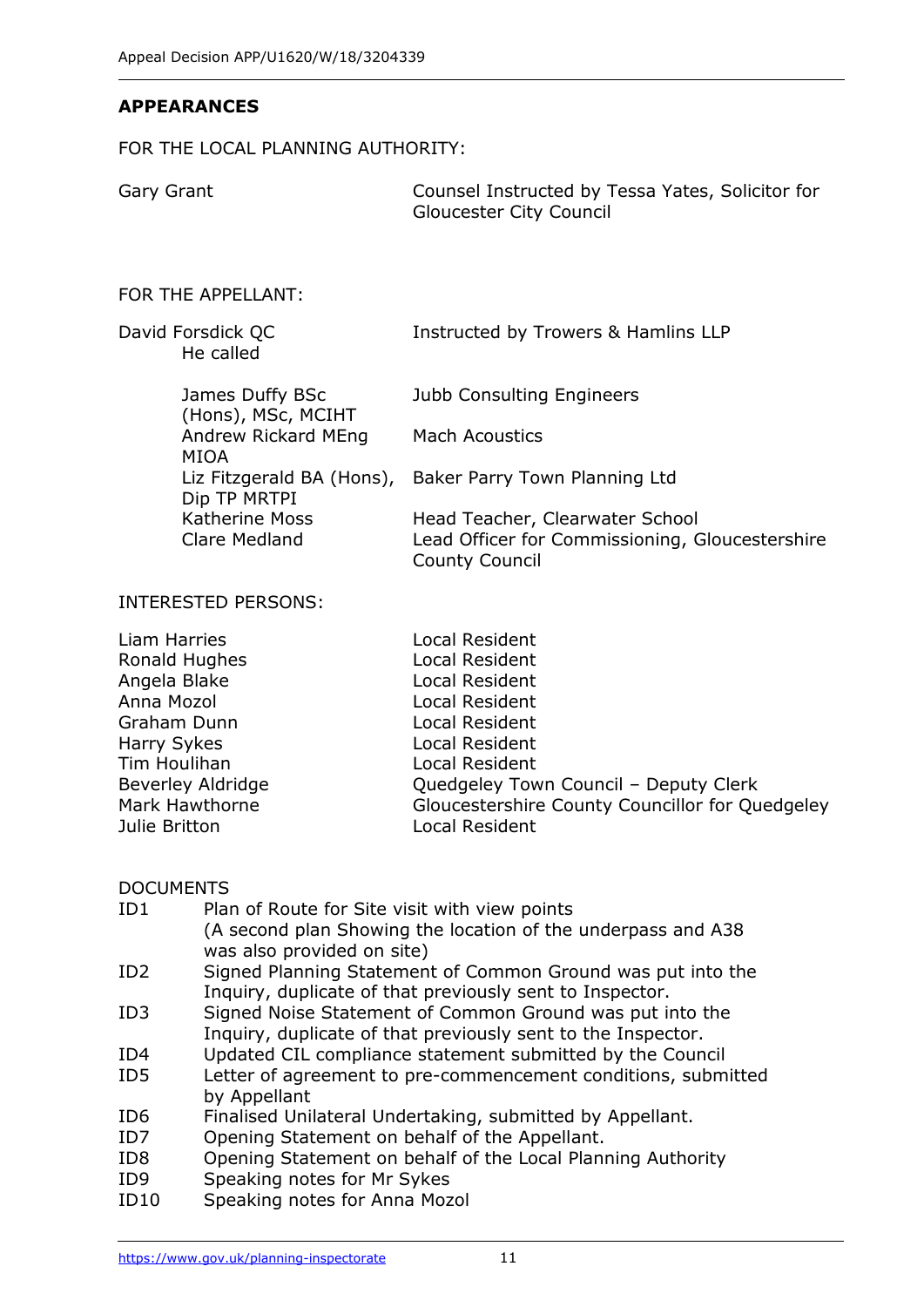- ID11 Speaking Note from Beverley Aldridge
- ID12 Updated plans condition and landscaping condition to reflect primacy of the alternative layout and location of the MUGA.
- ID13 Closing Submissions on behalf of the Appellant.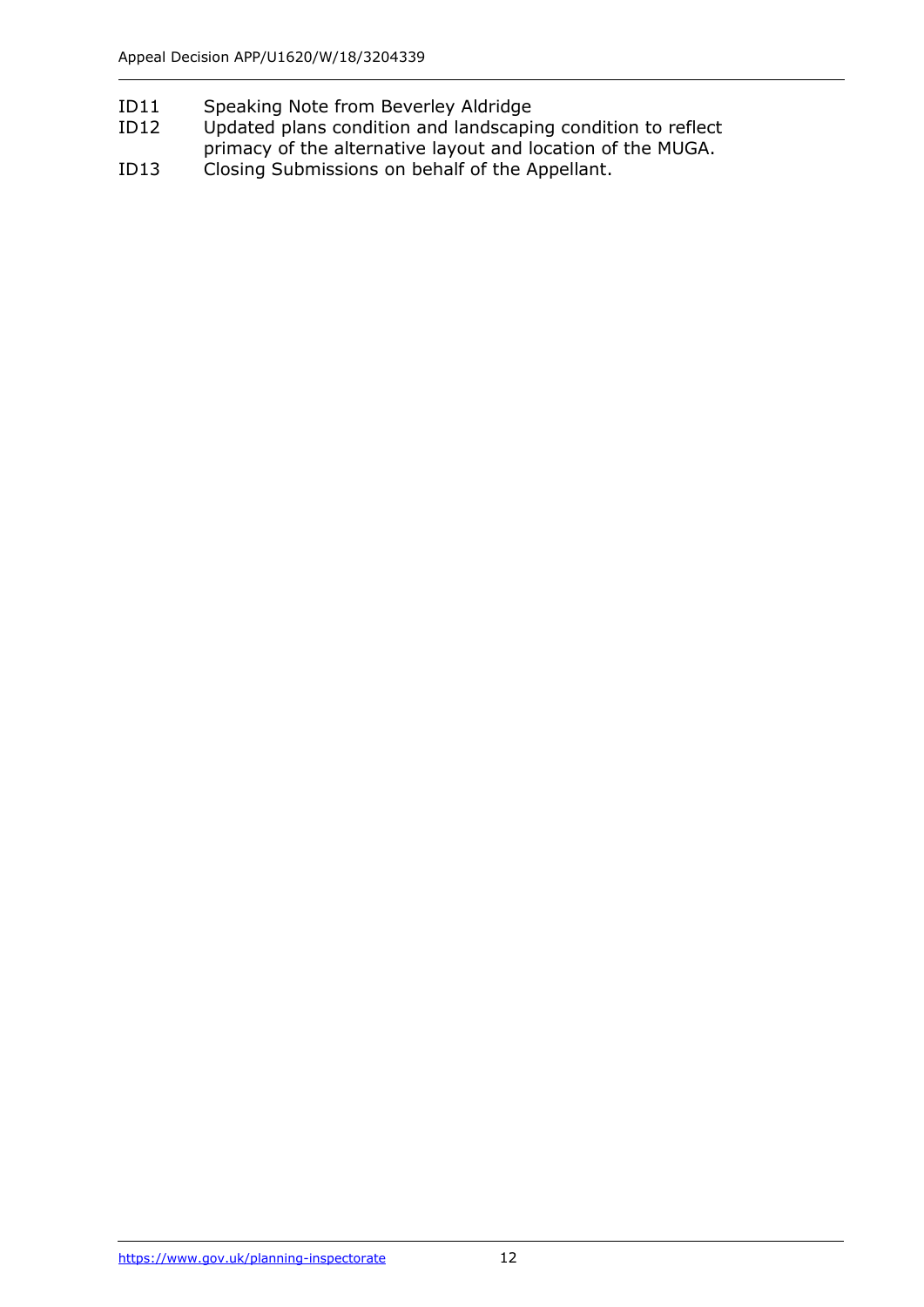# **SCHEDULE OF CONDITIONS FOR APPEAL APP/U1620/W/18/3204339**

- 1. The development hereby permitted shall be begun before the expiration of three years from the date of this permission.
- 2. Notwithstanding the Multi Use Games Area (MUGA), as may be detailed on the plans, the development hereby permitted shall be carried out in accordance with the approved drawings except where these may be modified by any other conditions attached to this permission. For the avoidance of doubt the MUGA hereby approved shall be sited as shown on plan reference Landscape Masterplan P17-0437\_04 Rev G. The approved drawings are: Proposed Site Location Plan – 8302-RLL-A-PL01-Rev 2, Landscape Masterplan - P17-0437\_04 Rev G, Proposed Elevations – 8302-RLL-A-PL05 Rev P3, Proposed Ground Floor Plan – 8302-RLL-A-PL02-DAO, Proposed First Floor Plan – 8302-RLL-A-PL03- DAO, Proposed Roof Plan – 8302-RLL-A-PL04-P2, Proposed Typical Sections 8302-RLL-A-PL06-DAO,Proposed Site Block Plan – 8302-RLL-A-PL04 Rev P2, Car Park Drop Off – SK028 Rev P2, Planting Strategy P17-0437\_06 Rev E, External Lighting 928E-MET-00-00-DRE-Ss\_70\_80-0002, Tree Protection Plan – P17-0437-09Rev B66 and Indicative Long Site Sections – P17-0437\_17 Rev B.
- 3. No development works above Damp Proof Course level shall take place until details and samples of materials to be used externally on the walls and roofs of the development hereby approved, have been submitted to and approved in writing by the local planning authority. The development shall be carried out in accordance with the approved details.
- 4. No development works above Damp Proof Course level shall take place until a landscaping scheme, has been submitted to and approved in writing by the Local Planning Authority.

The submitted design shall include scaled drawings and a written specification clearly describing the species, sizes, densities and planting numbers. Drawings must include accurate details of all existing trees and hedgerows with their location, species, size, condition, any proposed tree surgery and an indication of which are to be retained and which are to be removed.

This shall include details of the enhancements proposed to the "residual County land" and the details set out in the ecological mitigation and enhancement plan dated 27 June 2018.

For the avoidance of doubt, the scheme shall include a 2m high acoustic fence along those parts of the northern and eastern boundaries of the site parallel with the grass pitch. The details to be submitted and approved shall include the location of the fence, acoustic properties of the fence and detailed specifications along with its maintenance requirements and a timetable for its implementation.

The approved landscaping scheme shall thereafter be carried out in accordance with the approved scheme and shall be completed no later than the first planting season following the first occupation of the development.

The planting shall be maintained for a period of 5 years. During this time any trees, shrubs or other plants which are removed, die, or are seriously retarded shall be replaced during the next planting season with others of similar size and species unless the Local Planning Authority gives written consent to any variation. If any plants fail more than once they shall continue to be replaced on an annual basis until the end of the 5 year maintenance period.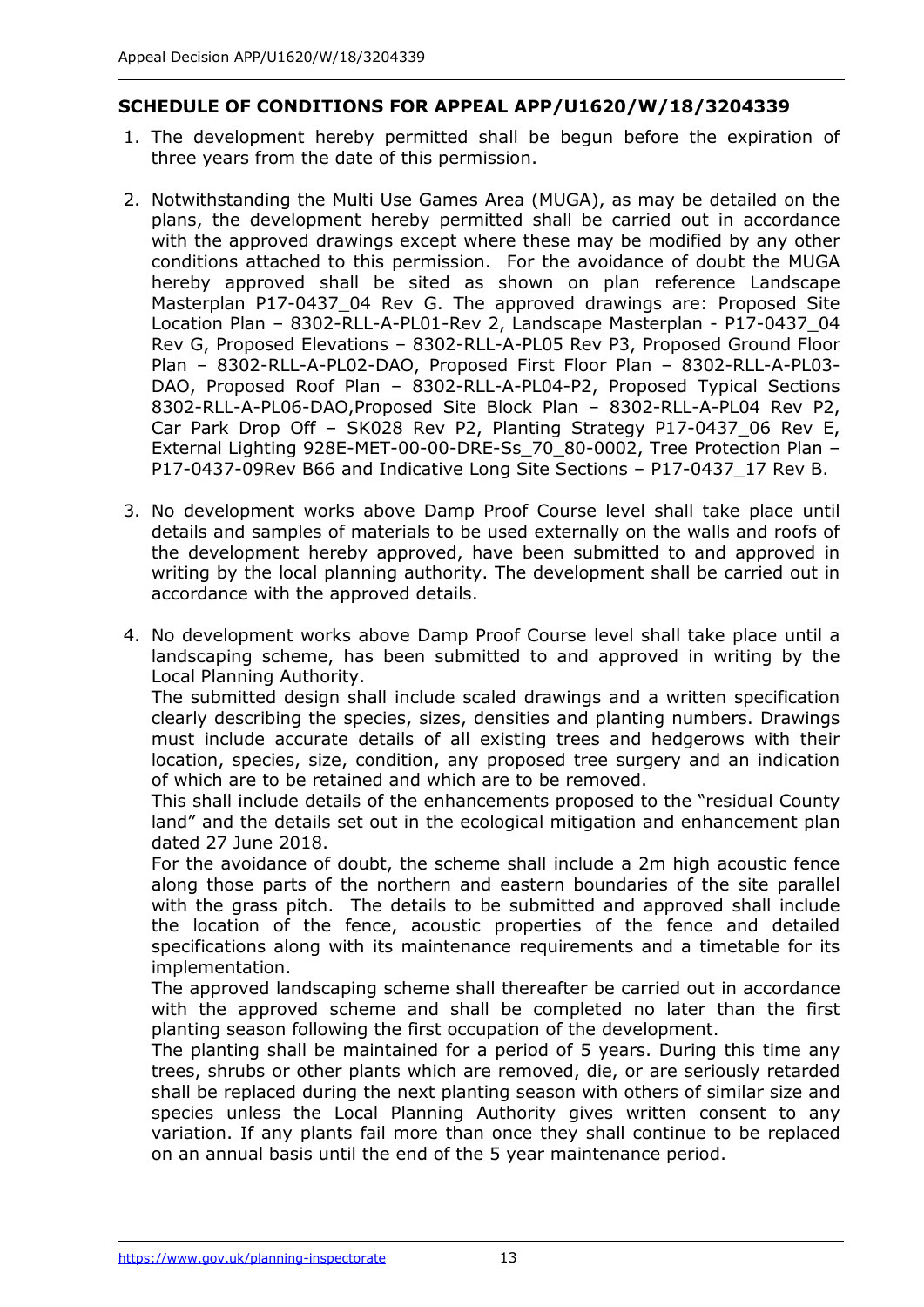- 5. A Landscape and Ecological Management Plan (LEMP) shall be submitted to, and be approved in writing by the local planning authority prior to the first occupation of the building hereby approved. The content of the LEMP shall include the following:
	- i. Description and evaluation of features to be managed.
	- ii. Ecological trends and constraints on site that might influence management.
	- iii. Aims and objectives of management including those in relation to dormice and bats.
	- iv. Appropriate management options for achieving aims and objectives including appropriate enhancement measures.
	- v. Prescriptions for management actions.
	- vi. Preparation of a work schedule (including an annual work plan capable of being rolled forward over a five-year period).
	- vii. Details of the body or organization responsible for implementation of the plan.
	- viii. Ongoing monitoring and remedial measures.
	- ix. The LEMP shall also identify the legal and funding mechanism(s) by which the long-term implementation of the plan will be secured by the developer with the management body(ies) responsible for its delivery.

The plan shall also set out (where the results from monitoring show that conservation aims and objectives of the LEMP are not being met) how contingencies and/or remedial action will be identified, agreed and implemented so that the development still delivers the fully functioning biodiversity objectives of the originally approved scheme. The approved plan will be implemented in accordance with the approved details.

- 6 No development shall take place, including any works of demolition, until a Construction Method Statement has been submitted to, and approved in writing by, the local planning authority. The approved Statement shall be adhered to throughout the construction period. The Statement shall:
	- i. Specify the type and number of vehicles;
	- ii. Provide for the parking of vehicles of site operatives and visitors;
	- iii. Provide for the loading and unloading of plant and materials;
	- iv. Provide for the storage of plant and materials used in constructing the development;
	- v. Provide for wheel washing facilities;
	- vi. Measures to control the emission of dust and dirt during construction
	- vii. Details of construction vehicle routing to and from the site.
	- viii. Ensure that during the construction phase (including demolition and preparatory groundworks), no machinery shall be operated, no process shall be carried out and no deliveries shall be taken at or dispatched from the site outside the following times: Monday-Friday 8.00 am-6.00pm, Saturday 8.00 am-1.00 pm nor at any time on Sundays, Bank or Public Holidays.
- 7 No works shall take place (including demolition, ground works, vegetation clearance) until a construction ecological management plan (CEMP) has been submitted to and approved in writing by the Local Planning Authority. The CEMP shall include the following:
	- i. Risk assessment of potentially damaging construction activities.
	- ii. Identification of "biodiversity protection zones".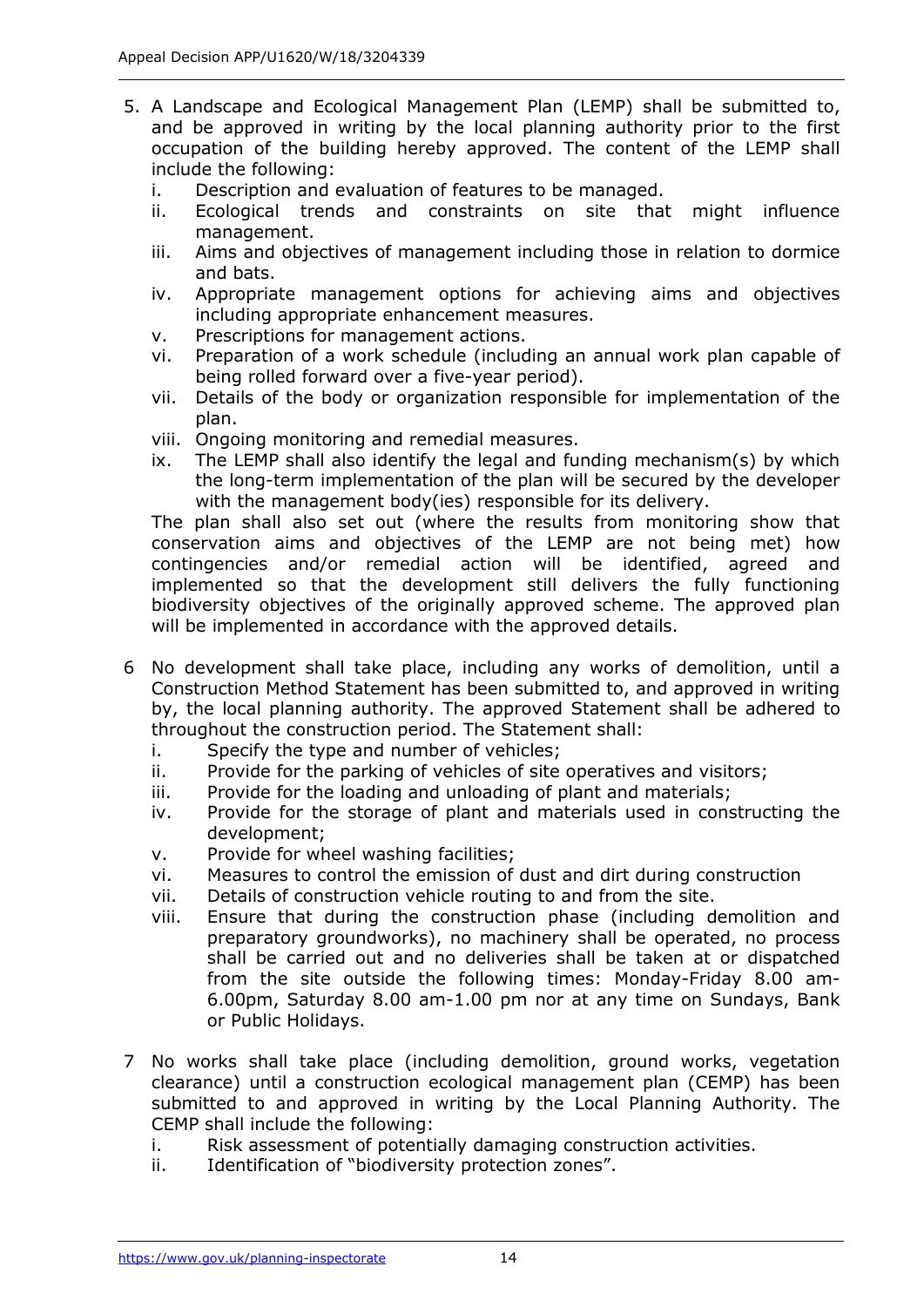- iii. Practical measures (both physical measures and sensitive working practices) to avoid or reduce impacts during construction (may be provided as a set of method statements).
- iv. The locations and timing of sensitive works to avoid harm to biodiversity features.
- v. The times during construction when ecological or environmental specialists need to be present on site to oversee works.
- vi. Details of responsible persons and lines of communication.
- vii. The role and responsibilities on site of an ecological clerk of works (ECoW) or similar person.
- viii. Use of protective fences, exclusion barriers and warning signs.

The approved CEMP shall be adhered to and implemented throughout the construction period of the development hereby approved strictly in accordance with the approved details.

- 8 No development including demolition or site clearance shall be commenced on the site or machinery or material brought onto the site for the purpose of development until full details regarding adequate measures to protect trees and hedgerows have been installed in accordance with details first submitted to and approved in writing by the local planning authority. This shall include:
	- i. Fencing. Protective fencing must be installed around trees and hedgerows to be retained on site. The protective fencing design must be to specifications provided in BS5837:2005 2012 or subsequent revisions, unless agreed in writing with the local planning authority. A scale plan must be submitted and approved in writing by the local planning authority accurately indicating the position of protective fencing. Such fencing shall be maintained during the course of development,
	- ii. Tree Protection Zone (TPZ). The area around trees and hedgerows enclosed on site by protective fencing shall be deemed the TPZ. Excavations of any kind, alterations in soil levels, storage of any materials, soil, equipment, fuel, machinery or plant, siting of site compounds, latrines, vehicle parking and delivery areas, fires and any other activities liable to be harmful to trees and hedgerows are prohibited within the TPZ, unless agreed in writing with the local planning authority. The TPZ shall be maintained during the course of development.
- 9 Development other than that required to be carried out as part of an approved scheme of remediation must not commence until parts A to D below, have been complied with. If unexpected contamination is found after development has begun, development must be halted on that part of the site affected by the unexpected contamination to the extent specified by the local planning authority in writing until part D below has been complied with in relation to that contamination.
	- A. Site Characterisation

An investigation and risk assessment must be completed in accordance with a scheme to assess the nature and extent of any contamination on the site, whether or not it originates on the site which has first been submitted to and approved in writing by the local planning authority. The investigation and risk assessment must be undertaken by competent persons and a written report of the findings must be submitted to and approved in writing by the local planning authority. The report of the findings must be conducted in accordance with DEFRA and the Environment Agency's 'Model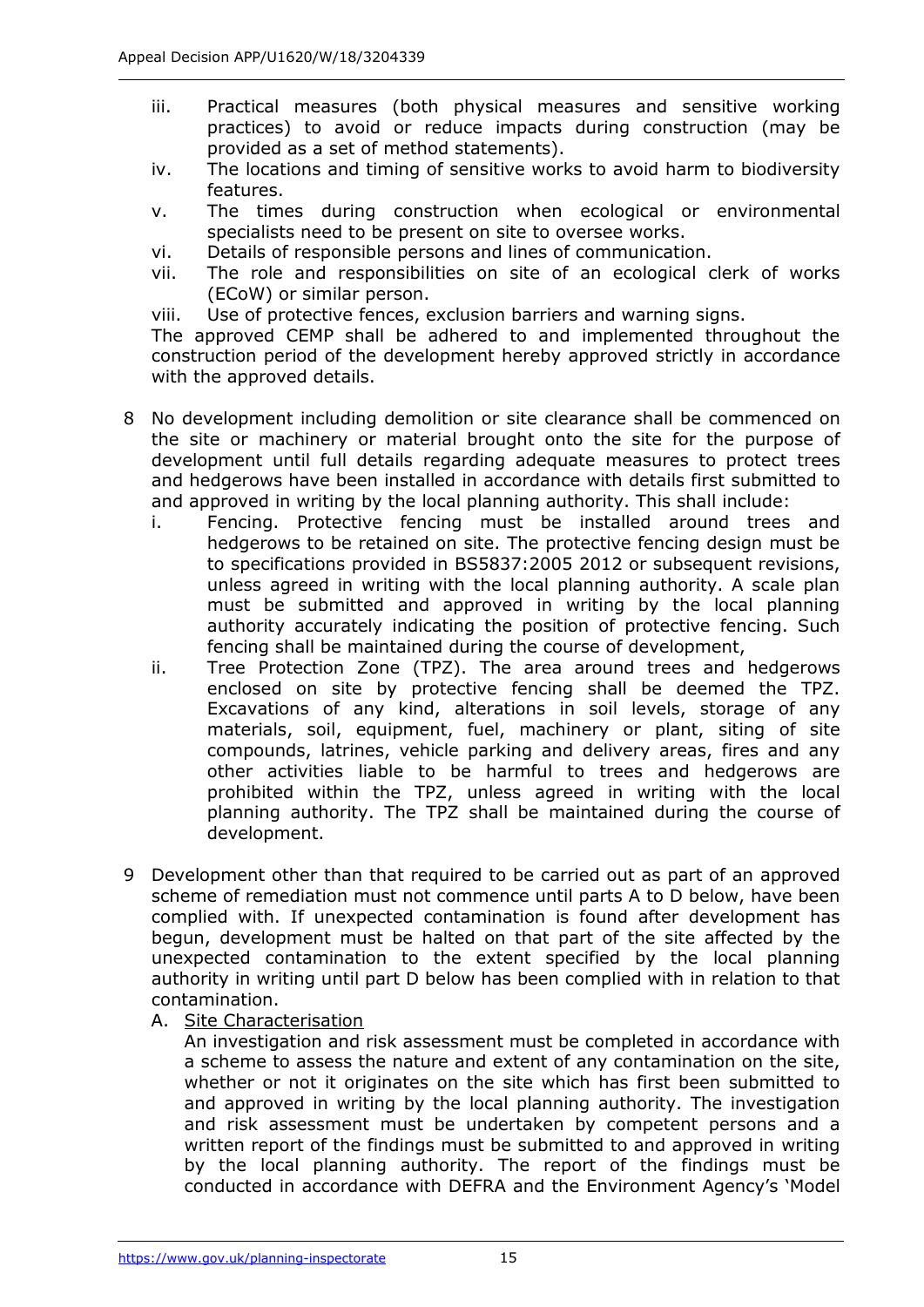Procedures for the Management of Land Contamination, CLR 11' and include:

- i. a survey of the extent, scale and nature of contamination;
- ii. an assessment of the potential risks to:
	- human health,
	- property (existing or proposed) including buildings, crops, livestock, pets, woodland and service lines and pipes,
	- adjoining land,
	- ground waters and surface waters,
	- ecological systems,

iii. an appraisal of remedial options, and proposal of the preferred option(s).

- B. Submission of Remediation Scheme
	- A detailed remediation scheme to bring the site to a condition suitable for the intended use by removing unacceptable risks to human health, buildings and other property and the natural and historical environment must be submitted to and approved in writing by the local planning authority. The scheme must include all works to be undertaken, proposed remediation objectives and remediation criteria, timetable of works and site management procedures. The scheme must accord with the provisions of the EPA 1990 in relation to the intended use of the land after remediation.
- C. Implementation of Approved Remediation Scheme

The approved remediation scheme must be carried out in accordance with its terms prior to the commencement of development other than that required to carry out remediation. The local planning authority must be given two weeks written notification of commencement of the remediation scheme works.

Following completion of measures identified in the approved remediation scheme, a verification report that demonstrates the effectiveness of the remediation carried out must be submitted to and approved in writing by the Local Planning Authority.

D. Reporting of Unexpected Contamination

In the event that contamination is found at any time when carrying out the approved development that was not previously identified it must be reported in writing immediately to the local planning authority. An investigation and risk assessment must be undertaken in accordance with the requirements of Part A above, and where remediation is necessary a remediation scheme must be prepared in accordance with the requirements of part B above, and submitted to and approved in writing by the local planning authority. Following completion of measures identified in the approved remediation scheme a verification report must be prepared, which is subject to the approval in writing of the local planning authority in accordance with part C above.

E. Long Term Monitoring and Maintenance

A monitoring and maintenance scheme to include monitoring of the longterm effectiveness of the proposed remediation, and the provision of reports on the same, shall be submitted to and approved in writing by the local planning authority before the development hereby permitted is first occupied. Following completion of the measures identified in that scheme and when the remediation objectives have been achieved, reports that demonstrate the effectiveness of the monitoring and maintenance carried out must be produced, and submitted to the local planning authority. This must be conducted in accordance with DEFRA and the Environment Agency's 'Model Procedures for the Management of Land Contamination, CLR 11'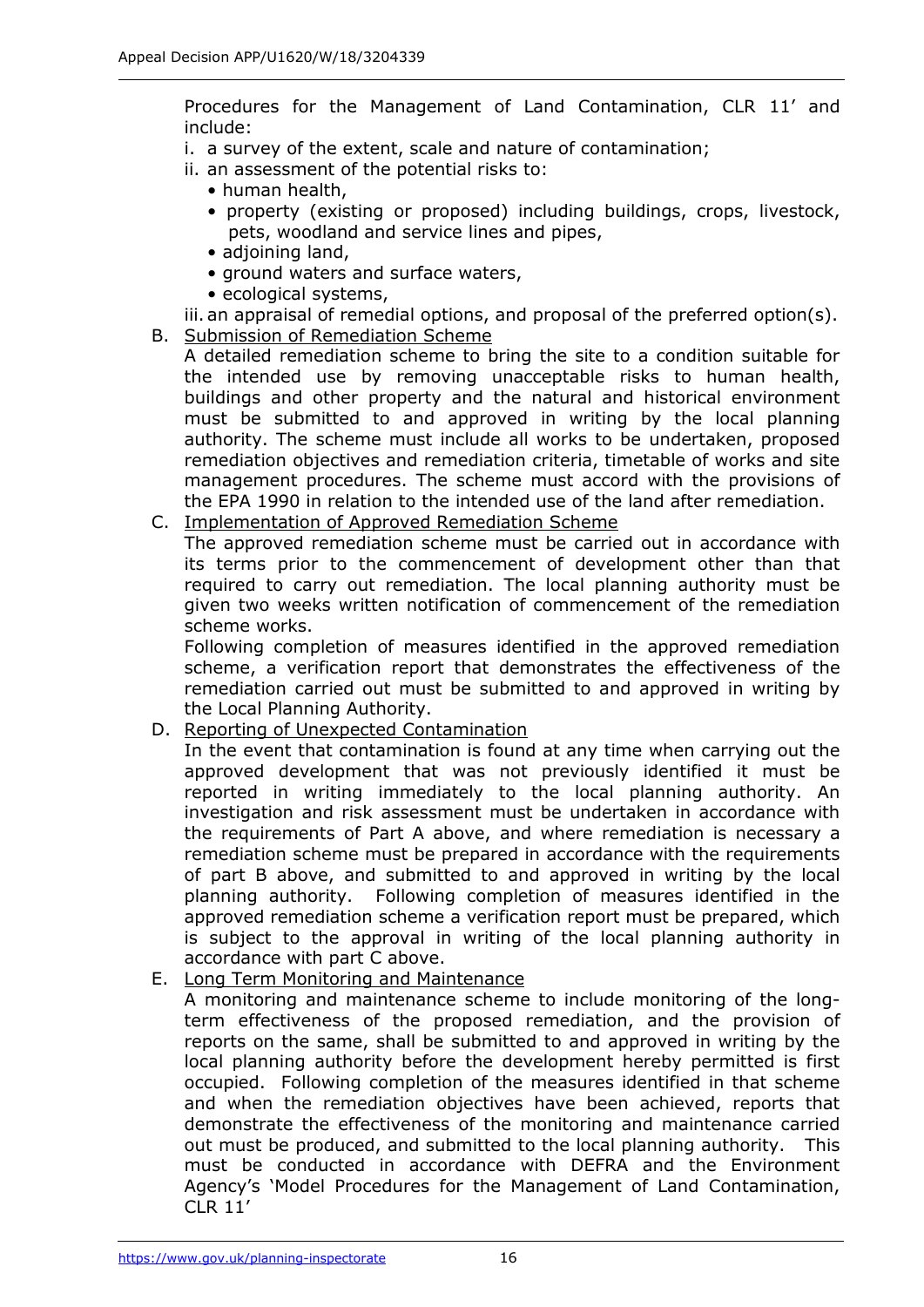- 10 Prior to the building being brought into beneficial use the vehicular access shall be laid out and constructed in accordance with the submitted plan drawing no. SK021 Rev P1 with any gates (including those serving the Maintenance Access) situated at least 5m back from the carriageway edge of the public road and hung so as not to open outwards towards the public highway and with the area of access road within at least 10.0m of the carriageway edge of the public road surfaced in bound material, and shall be maintained thereafter for the lifetime of the development.
- 11 The development hereby permitted shall not be occupied until the vehicular parking layout and drop-off facilities have been provided in accordance with the submitted plan drawing no. SK028 Rev P2 and those facilities shall be maintained available for those purposes for the lifetime of the development.
- 12 The development hereby permitted shall not be occupied until the Cycle/Scooter parking has been made available for use in accordance with the submitted plan drawing no. P17-0437\_04 Rev D and those facilities shall be maintained as such for the lifetime of the development.
- 13 The development hereby permitted shall not be occupied until Tactile Paving has been provided at the crossing points identified on drawing no. W17145\_NMU\_009, in accordance with details which have first been submitted to and approved in writing by the local planning authority.
- 14 The development hereby permitted shall not be occupied until a Car Park Management scheme has been implemented in accordance with details which have first been submitted to and approved in writing by the Local Planning Authority. The Car Park Management Scheme so approved shall be adhered to at all times for the lifetime of the development.
- 15 Details of 3 no disabled parking spaces measuring 3.6m in width by 4.8m in length shall be submitted to and agreed in writing by the Local Planning Authority and the approved disabled parking shall be laid out and made available for use prior to the first occupation of the development hereby approved.
- 16 The pedestrian accesses as shown on drawing no. P17-0437\_04 Rev G shall be provided and made available for use on first occupation of the development hereby permitted.
- 17 The maintenance access as shown on drawing no. P17-0437\_04 RevG shall not be used for any other purpose other than for maintenance of the playing field or for emergency access and the access gate shall remain closed and locked at all other times.
- 18 The development hereby permitted shall not be occupied until a Full School Travel Plan has been submitted to and agreed in writing by the local planning authority, setting out;
	- i. objectives and targets for promoting sustainable travel,
	- ii. arrangements for the appointment and funding of a travel plan coordinator,
	- iii. details of an annual monitoring and review process,
	- iv. means of funding of the travel plan, and;